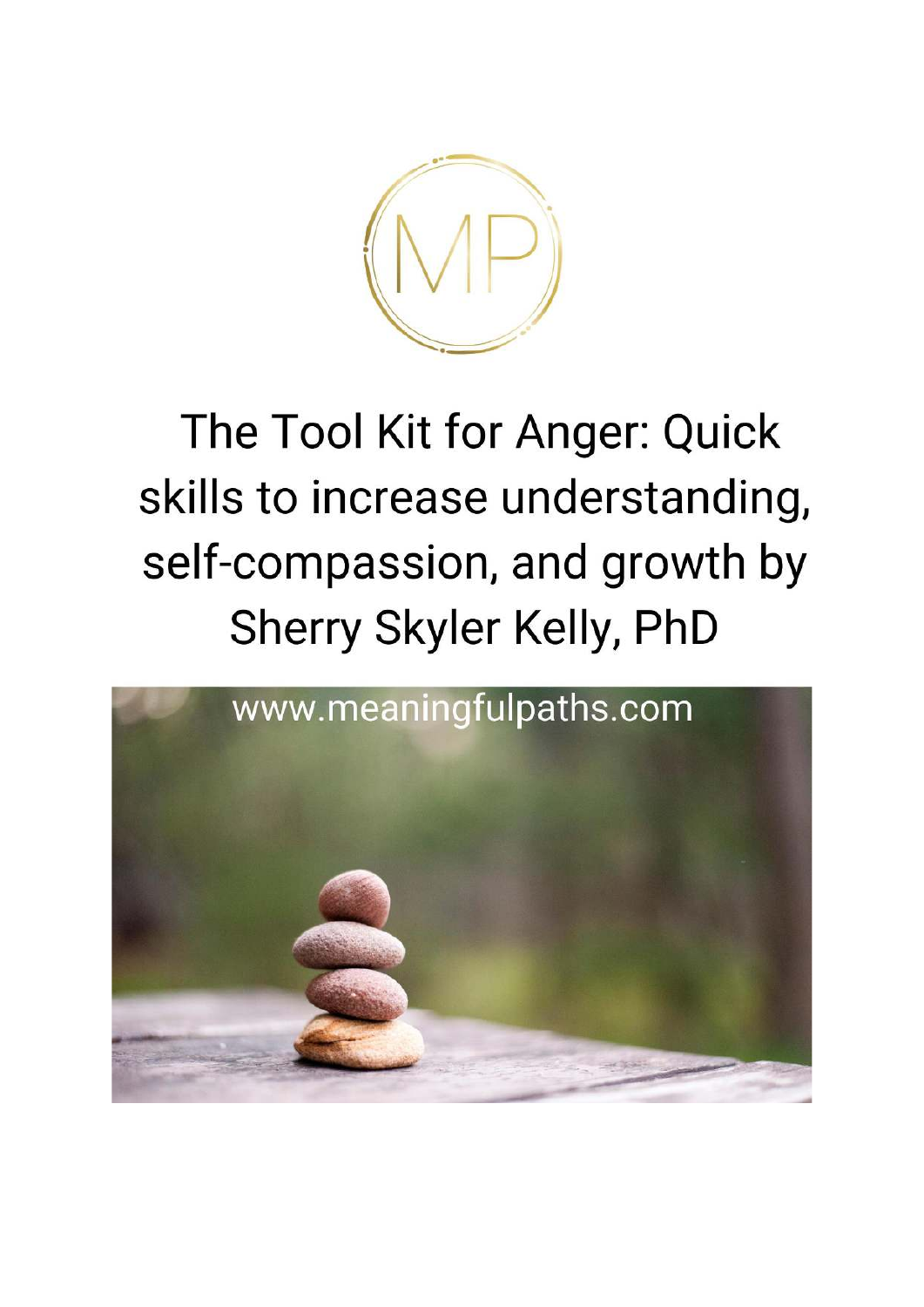### - PROLOGUE

### The Tool Kit for Anger: Quick skills to increase understanding, self-compassion, and growth by Sherry Skyler Kelly, PhD

### I. Prologue

Anger is difficult to talk about and, also, to write about. Most of us were told from a very young age, "not to be angry". However, anger is a very common emotion and one that can feel overwhelming. Anger can take many forms and is experienced differently, as well as uniquely in each situation. As I will discuss later in this book, anger is an emotion that can be understood as a type of "alarm system". It is an emotion that is trying to tell us something is approaching as a threat, or maybe it's a warning to take action. Looking at anger in a new way will help you to ultimately understand it and manage it.

Many of us have learned to be afraid of anger, perhaps because of its consequences or of witnessing the fury of it used against us. Often, we find ourselves in the difficult situation of feeling both angry and powerless. How to understand anger, manage it, and harness the energy of it is something not often taught in school. Today, we are exposed to anger more than any generation before through social media and the internet. Even though anger is a very basic emotion - one integral to our survival - it's something we rarely talk about or learn about. As a result, most of us are not very good at managing anger.

Several research studies over the past decade have shown that over two-thirds of young people have experienced explosive anger - an episode of anger that is so all encompassing that they feel out of control. It is this type of anger that can lead to destructive behaviors, ruin relationships, and have life altering consequences. Alternatively, there is also a good side of anger. The energy of anger can be harnessed for good and can lead to our growth as individuals and as a society.

Why do we get angry? What causes the feelings I experience when angry? Does anger have a purpose, and if so, what is it? Can finding the meaning of our anger help us to actually feel happier? How can we manage anger, without pretending we don't feel it? How can we grow and flourish from anger?

Today, during great times of uncertainty, political polarization and unrest, we see anger taking many forms - sometimes destructive forms. In the media we see anger often expressed through violence. During times of crisis, we may witness a "collective anger" or a shared anger that is a rallying cry for change. For some people, their anger is being used to define identity and purpose. A silver lining of our current COVID situation and social crisis is the opportunity to develop our inner skills more than ever before.

In this workbook, I will try to answer many of the questions you may have about anger. Each chapter will present an explanation of forms of anger and how anger relates to life. At the end of each chapter, there will be a chance to "pause" and "reset" with exercises to understand your own feelings - including angry feelings - in a way to help you grow.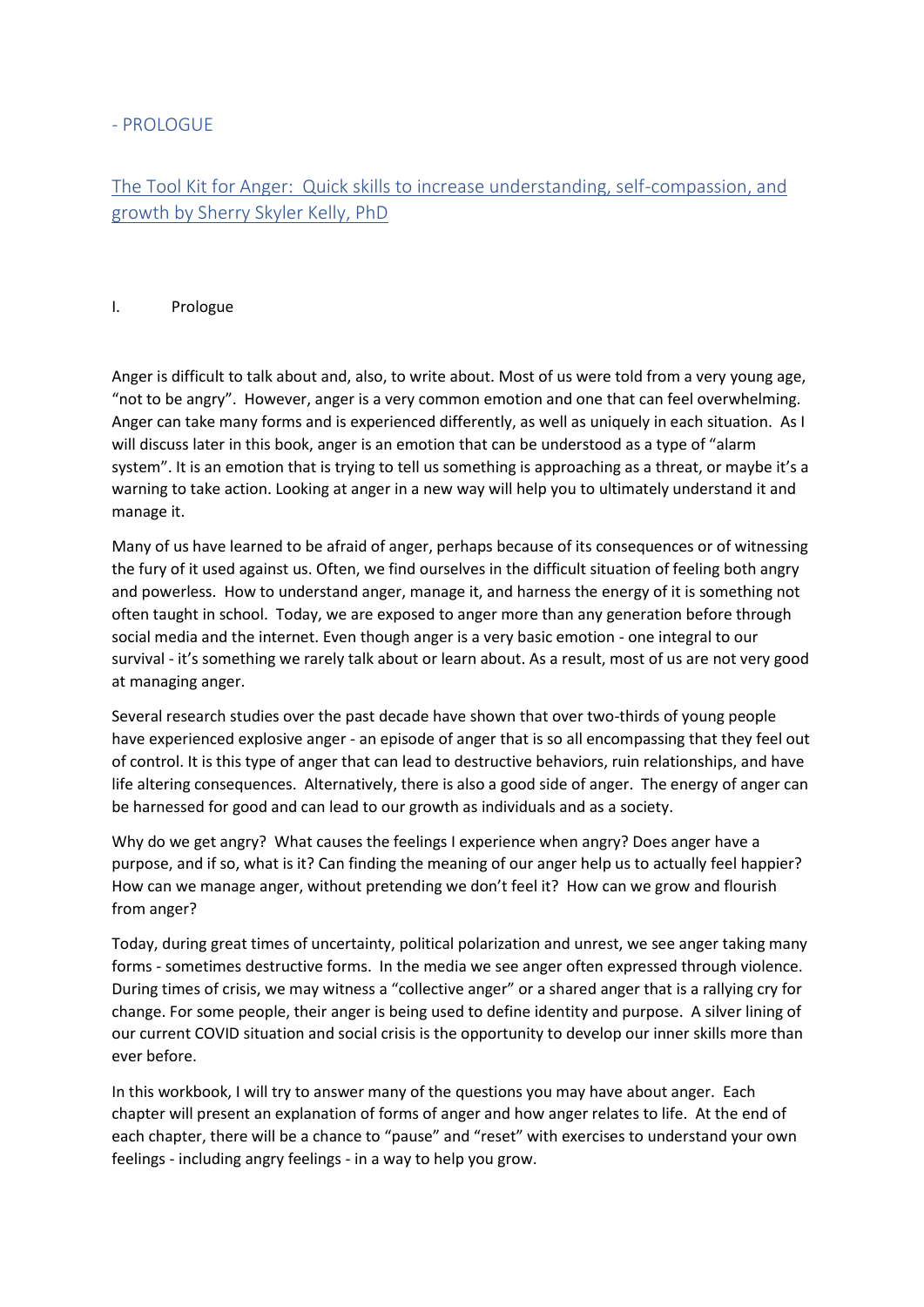### CHAPTER ONE - ANGER IS AN ICEBERG

### **First Step: What Is Anger & Why Is It Important to Understand It?**

The first step in finding some relief from anger is by understanding it, not just feeling it - or acting upon it. Anger is a valid emotion and it's something we all are wired for. Think of anger as a type of an alarm system, like many emotions are. What is the anger trying to tell you?

Anger serves several purposes, but the main ones are to protect us from danger - even perceived threats to our survival. Later in this book, we will explore why an-ger is a component of our long evolved "fight or flight" survival system. Because so many mental health challenges we experience depression, low self-esteem, anxiety, hopelessness - relate to anger, understanding the emotions fueling it is one path to healthier coping.

A recent survey (2019) conducted by IBM Watson Health and National Public Radio (NPR), found that 84% of respondents said they were angrier in the past year than they had been further back in time. No one can deny there is a lot of anger out there - especially as our society feels more divided and conflicted. In June 2020, in the midst of the COVID pandemic and civil protests, the Centers for Disease Control and Prevention (CDC) surveyed almost 5,500 Americans on mental health challenges. The survey found that while 40% of adults reported struggling with mental health, teens and young adults were impacted even harder with over 62% currently reporting anxiety or depressive symptoms.

### **How does not dealing with anger effectively cause more problems and pain?**

Understanding your complex emotions and your emotional needs can be an exciting and necessary journey of self-discovery. Your emotional growth and health are just as important as your physical health. For now, let's get some relief and control of anger by understanding what it is and where it may be coming from.

Here is a starting point for you to understand it: Anger is an iceberg. That's right! Visualize an iceberg - like the one below or a frosty one in your mind.

Like an iceberg, your angry behaviors and feelings are sticking out there above the surface. Beware, because that mountain of sharp ice protruding up from the

depths can be very misleading. Like real icebergs in the ocean, most of your "an-ger iceberg" is actually hiding well below the surface.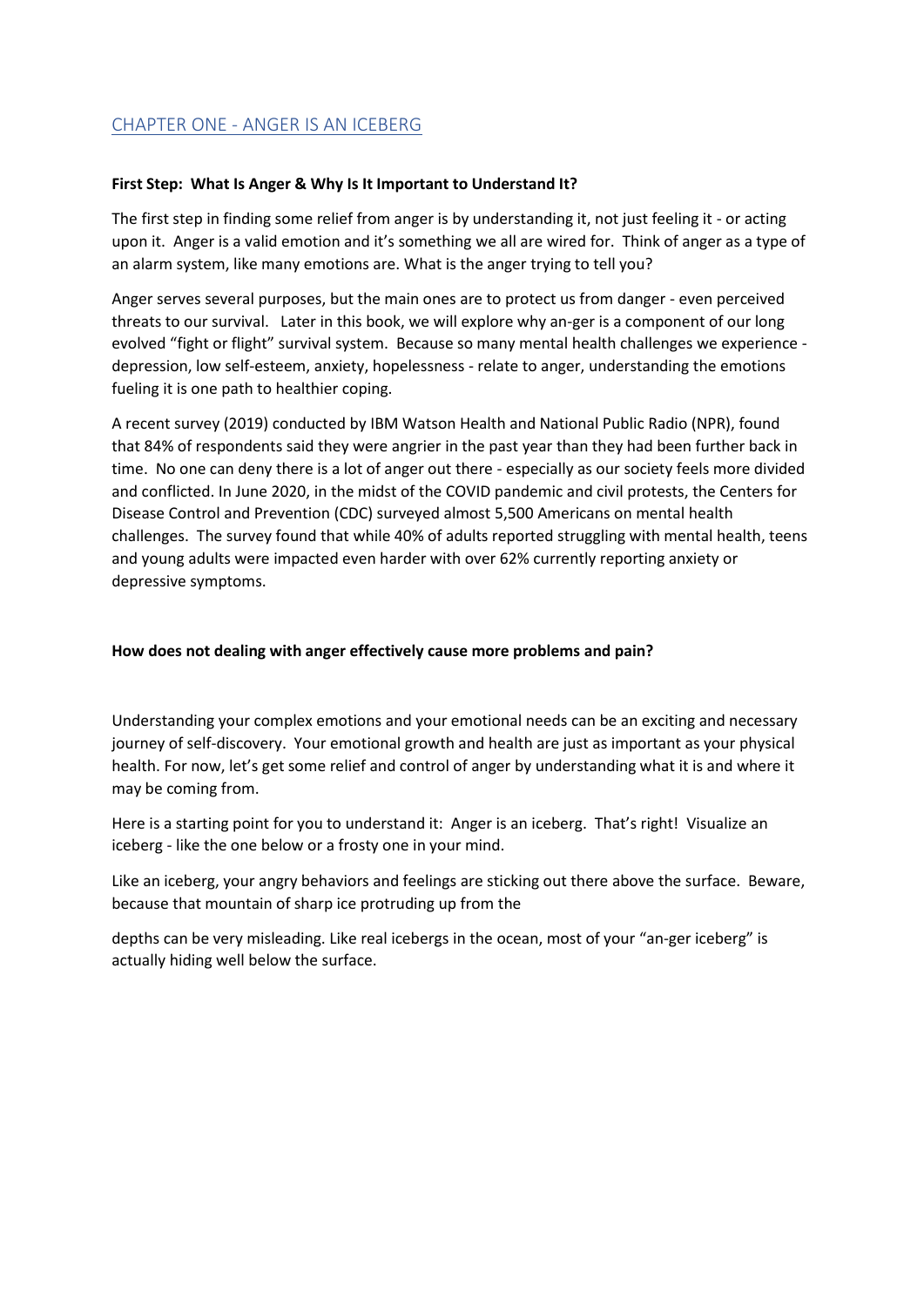# Anger Iceberg

Icebergs are large pieces of ice found floating in the open ocean. What you can see from the surface can be misleading. Most of the iceberg is hidden below the water.

This is how anger works. Often when we are angry, there are other emotions hidden under the surface.

## Angry

grief scared embarrassed overwhelmed tricked shame disgusted frustrated depressed distrustful stressed grumpy attacked rejected helpless trapped guilt nervous anxious annoyed trauma exhausted unsure disrespected envious disappointed lonely offended uncomfortable insecure worried regret hurt

The Gottman Institute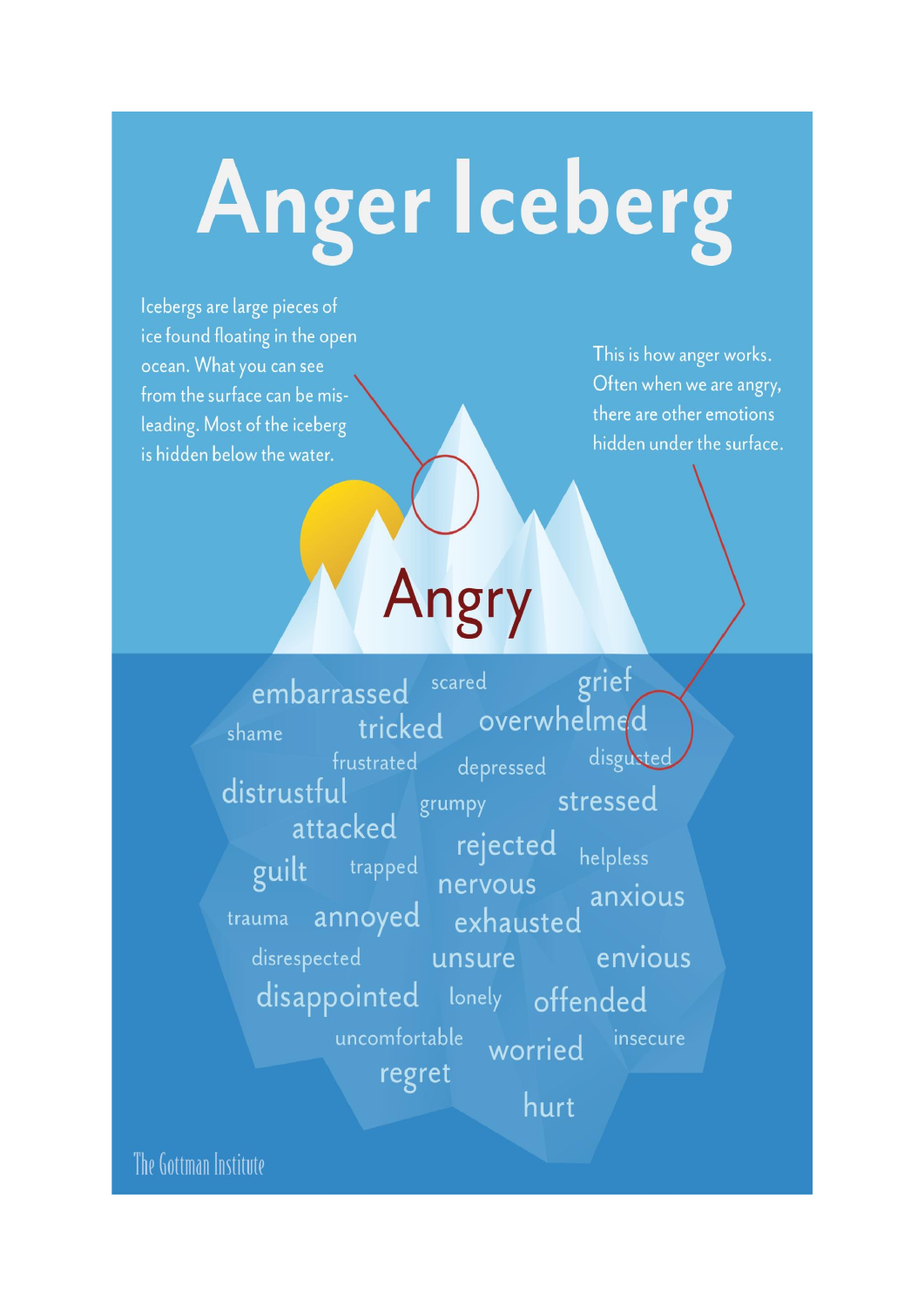*Reference and thanks for this image to [- https://thriveglobal.com/stories/the-anger-iceberg-2/](https://thriveglobal.com/stories/the-anger-iceberg-2/) & <https://thriveglobal.com/authors/the-gottman-institute/>*

Your anger that is visible to the world is just the tip of the iceberg, right? What lies beneath that iceberg are the many emotions, experiences, and triggers which are the foundation of your anger. Understanding where your anger is coming from will help you identify the sources of your feelings. It's a new way of thinking about an-ger and it will take some practice. Here are some strategies to get you thinking in a new and healthier way.

What lies beneath the surface of your anger iceberg? Everyone has their own emo-tions and experiences underneath that visible anger. Hurt. Rejection. Fear. Worry. Stress. Bullying. Abuse. Deceit. Disrespect. Shame. Guilt. Perceived threats. Many psychologists study anger by viewing it as an emotional and sensory re-sponse to a threat. In fact, how you anticipate and perceive those threats has a lot to do with how angry you may feel, as well as how you will act upon those feelings.

In this Tool Kit for Anger, we will make anger easier to understand by thinking about it first as an iceberg with your own unique and complex emotions floating be-neath it. Why? Because understanding where anger comes from helps us put our emotions into words by identifying the sources. Also, the visualization of anger as an iceberg creates a type of structure within which we can feel more in control while exploring the emotions.

### **Exercise One:**

Draw your own anger iceberg. Write down the emotions, experiences and triggers you believe are underneath the surface. The process of drawing a representation and writing down even some of those emotions - particularly painful ones - will help you think about your anger in a more constructive way.



### **Anger >**

This Photo by Unknown Author is licensed under CC BY-NC-ND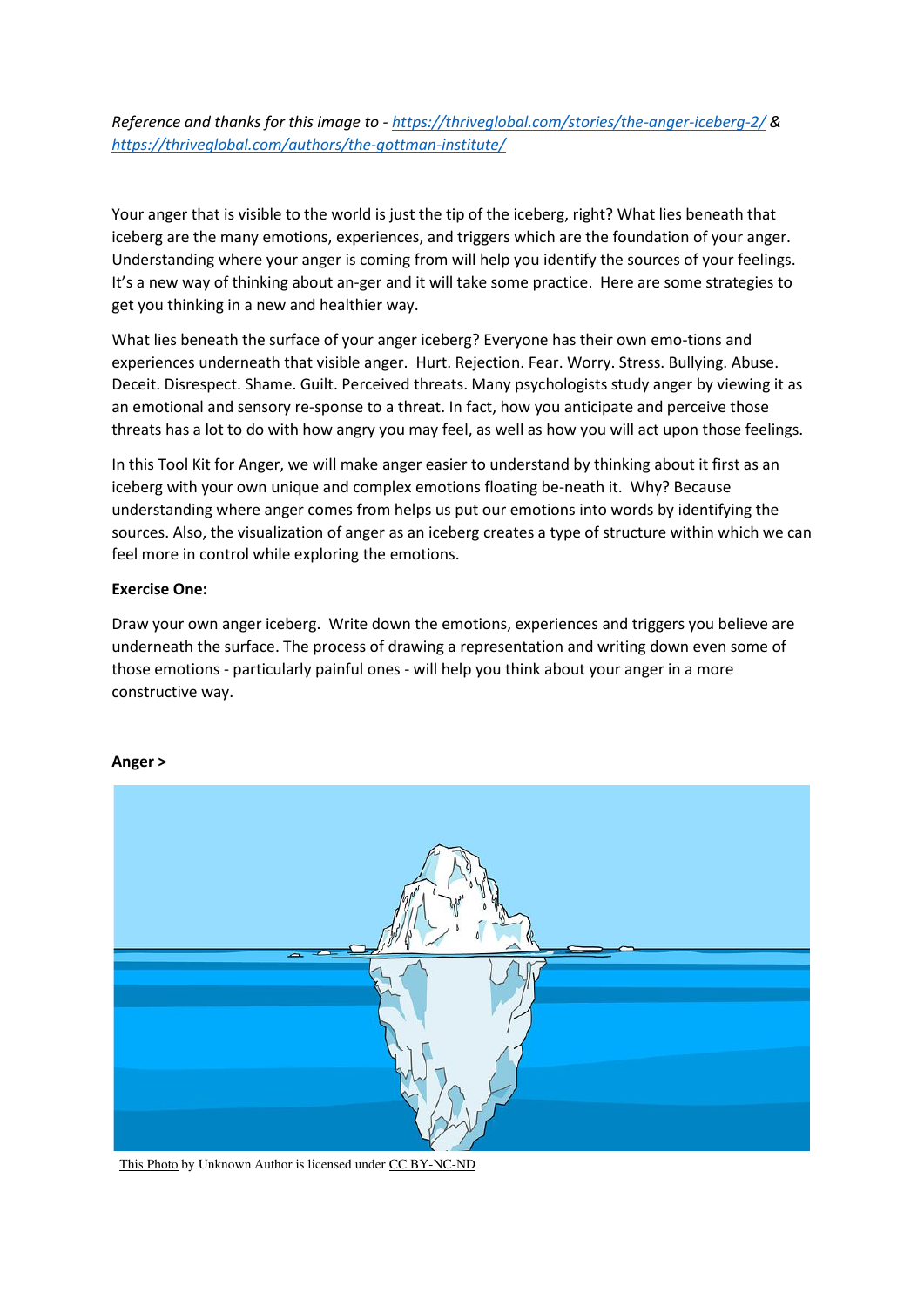### **What's beneath it?**

In my work with clients, I have seen three big F's often floating beneath the anger iceberg: Fear, Failure & Frustration. If you tried the exercise above, you may see how many of your emotions that set off anger can be grouped in one of those three F's: Fear, Failure & Frustration. By the way, these three F-factors are also found in much of the research on anger over the past several decades. Fear is a common factor found beneath anger's surface.

#### **Exercise Two:**

The next time you experience anger (it might be today), ask yourself:

- \* What lies beneath the angry surface?
- \* Where is my anger coming from?
- \* What am I afraid of that is at the root of my anger?
- \* Am I actually feeling fear?
- \* Am I angry at myself for feeling like a failure?
- \* Am I angry at someone else because I am blaming them for my failure?
- \* Is the anger I feel coming from frustration?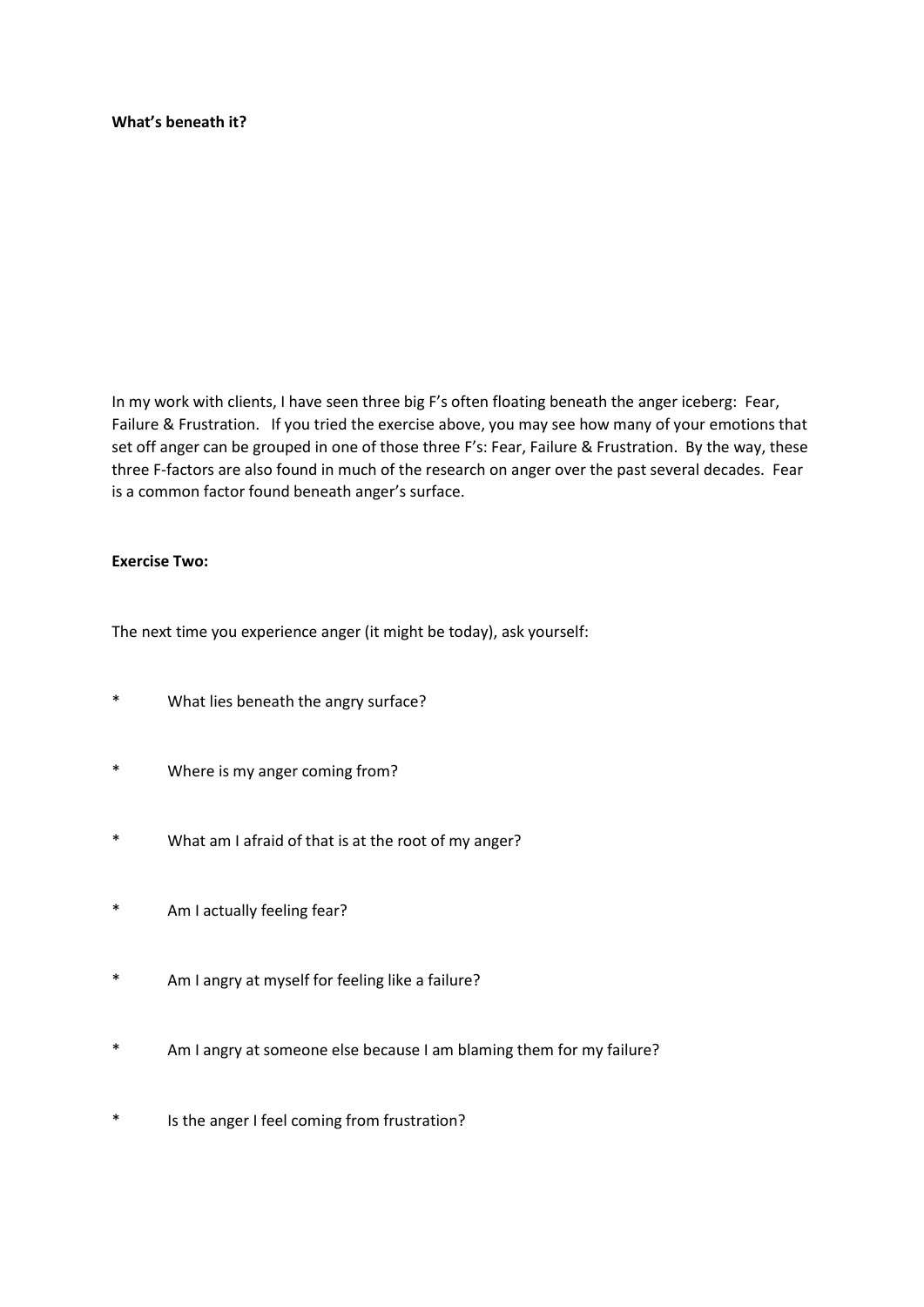\* Am I angry because I couldn't get what I wanted? (Failure/Frustration)

Journaling can be one way to visualize and organize the patterns of reactions, as well as feelings, that are churned up by anger. For the exercise throughout this book, you may find it helpful to write down the insights

### **Second Step: Start Expanding Your Emotions Into Words.**

The cognitive strategies above - visualizing your anger as an iceberg and identifying the emotions deep beneath the surface com-prise the first step in getting a sense of control of it, as well as some relief. The second step is to start thinking about those emotions you identified and expanding them into words.

A good place to proceed is by trying to figure out if those feelings fall into those big F categories of Fear, Failure & Frustration. Why? Those F's are very often the foundation of anger because they set off our built-in threat response. It's like an alarm system and those are the biggest intruders of our mental well-being.

Anger is an emotion. We don't judge emotions in the Tool Kit. In the next chapter, we will discover how emotions are neither good or bad. Emotions are an alert system. What are your emotions trying to tell you?